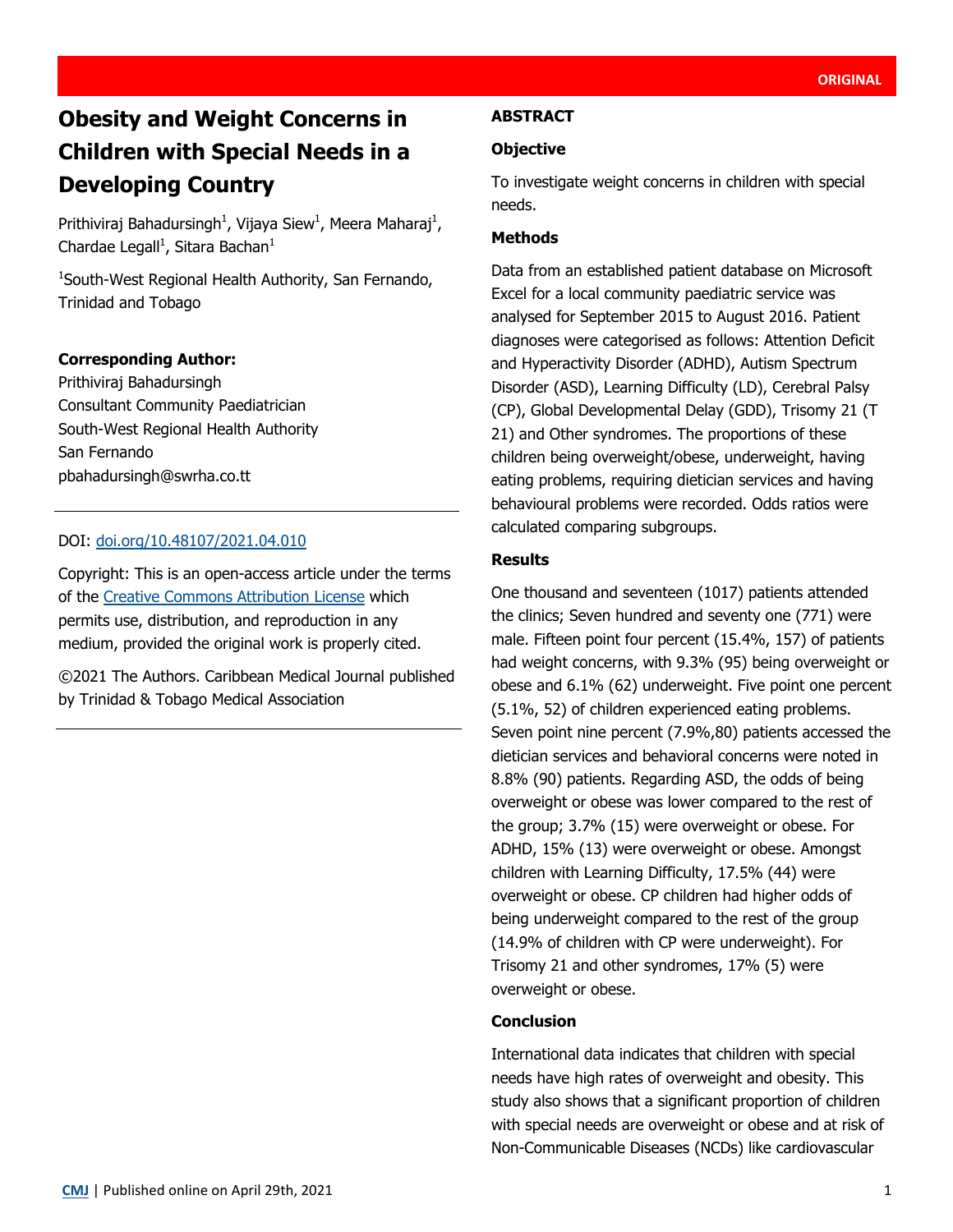disease and diabetes. Strategies implemented locally to address NCDs must give emphasis to children with special needs.

**Keywords:** Obesity, Special Needs, Children

# **INTRODUCTION**

According to the World Health Organization (WHO), there were nearly 41 million children under five years old who were considered overweight or obese in 2016. $<sup>1</sup>$ </sup> Additionally, a recent study, led by the Imperial College London and the WHO, published in The Lancet in October 2017, notes that the number of obese children and adolescents (aged five to nineteen years) worldwide has risen tenfold in the past four  $(4)$  decades.<sup>2</sup> The Centers for Disease Control and Prevention (CDC) in the United States of America (USA) stated that the prevalence of obesity is 17% and 12.7 million children and adolescents in the USA are affected. $3$ 

In Trinidad and Tobago, a cross-sectional study to determine the prevalence of obesity and other risk factors for type 2 diabetes among school children in Trinidad, showed that 15% of children were obese and 17% were overweight.<sup>4</sup>

The CDC (USA) noted that 20% of children aged 10 to 17 with special needs are obese compared with 15% of children of the same ages without special needs.<sup>5</sup> Currently, there is no data regarding obesity and overweight in children with special needs in Trinidad and Tobago. The World Health Organization (WHO) states that NCDs are chronic diseases of "long duration which are the result of a combination of genetic, physiological, environmental, and behavioral factors"; the main types of NCDs are cardiovascular disease, cancers, chronic respiratory disease and diabetes.<sup>6</sup> Obesity is a significant risk factor for NCDs like diabetes and cardiovascular disease and would impact the long-term quality of life of children with special needs if they develop these conditions.

The National Strategic Plan for the Prevention and Control of Non-Communicable Diseases: Trinidad and Tobago 2017–2021 sates, "…ultimately, the high level of overweight and obesity beginning from childhood and continuing into adulthood further contributes to the

overall increased risk of NCDs in the population." The plan broadly addresses childhood obesity; it highlights the social determinants of health and the need for multisectoral collaboration, equity, a human rights and culturally-sensitive approach, but it does not address specifically the child with special needs.<sup>7</sup>

This study aims to show the necessity for increased focus of public health on obesity, especially with regards to children with special needs.

# **METHODOLOGY**

Five (5) specialty community paediatric clinics exist within the South-West Regional Health Authority (SWRHA) of Trinidad and Tobago. Morbidity data is collected on an ongoing basis using a Microsoft Excel spreadsheet. Data from September 2015 to August 2016 was analysed using an Excel spreadsheet. Odds ratios were also utilized to analyse subgroups within our sample; a P- Value of  $P <$ 0.05 was considered statistically significant.

The patients were grouped based on their diagnosis as follows: Attention Deficit and Hyperactivity Disorder (ADHD), Autism Spectrum Disorder (ASD), Learning difficulty (LD), Cerebral Palsy (CP), Global Developmental Delay (GDD), Trisomy 21 and Other Syndromes. The Merriam-Webster dictionary definition of "special needs" was utilised for the purpose of this study: "Special needs refer to any of various difficulties (such as physical, emotional, behavioral, or learning disability or impairment) that causes an individual to require additional or specialized services or accommodations (such as in education or recreation)."

Growth parameters were assessed using the WHO growth standards.<sup>8</sup> For children less than five years, Overweight was defined as a BMI Z-score between  $+2$  to  $+3$ , and Obesity, a BMI Z-score of more than  $Z +3$ . For children more than five years, Overweight was defined as a BMI Z -score between  $Z + 1$  to  $+2$ , and Obesity a BMI Z-score of more than +2. Underweight was defined as a BMI Zscore between Z -2 and Z -3, and Severely Underweight, a BMI Z- score of less than Z -3.

Morbidity data collected included being obese/overweight, underweight, having behavioural problems and eating problems. Information on access to the social welfare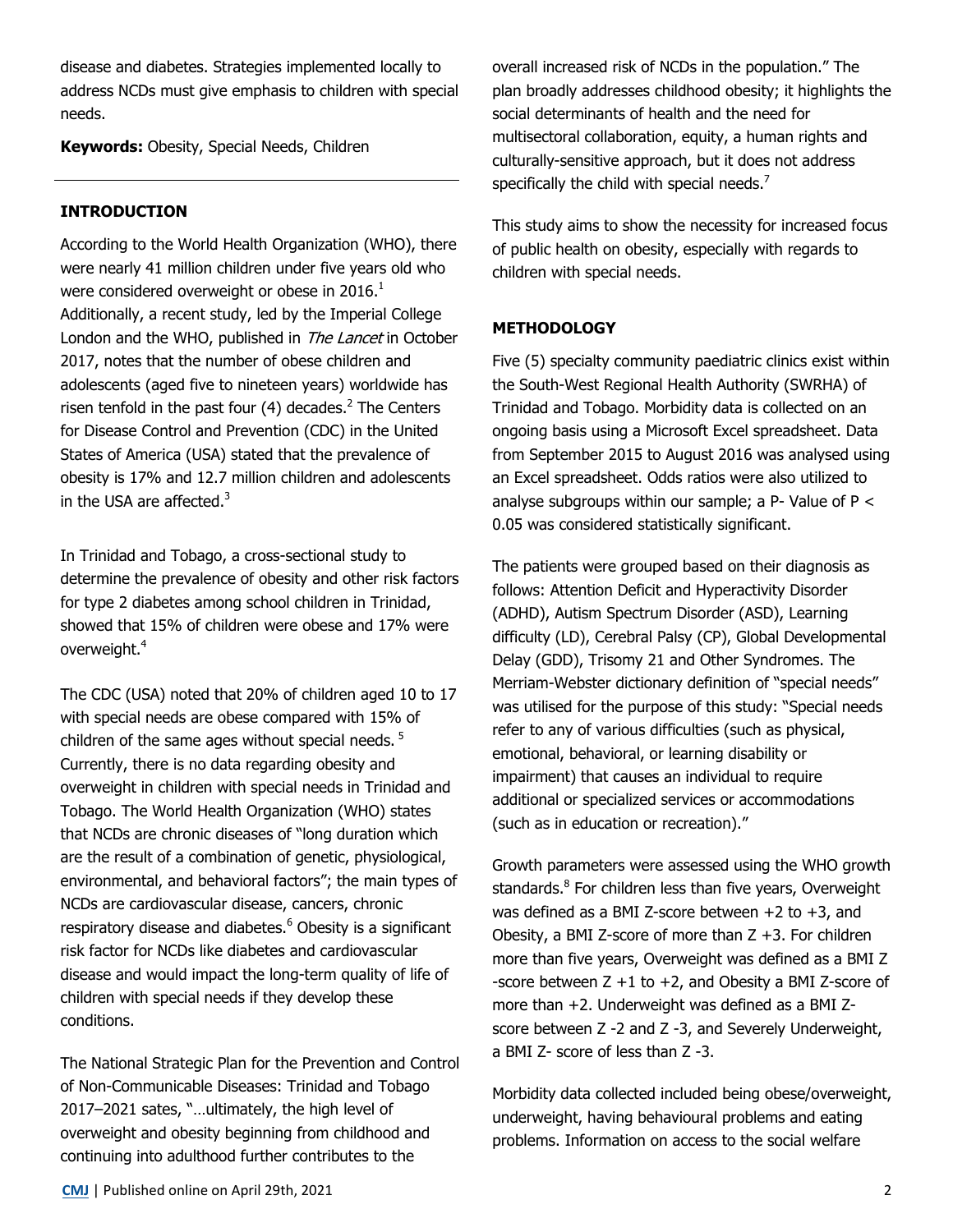grants, special school placement, dietician and child protection concerns were also recorded.

#### **RESULTS**

There were 1362 patient visits with 314 new patient visits and 1048 scheduled review visits. A total of 1017 patients attended the clinics as detailed in Table 1 below. Patients' ages ranged from 1 to 22 years old. 771 patients were male. There was a higher proportion of males in each diagnostic group; in the ADHD, ASD and CP groups more than 75% of patients were male. 48% (488) of patients were in the 5 to 10 years age group.

ASD had the highest prevalence within the clinic at 39.8% (405) with learning difficulty (24.7%) (252) being the second most common diagnosis as illustrated in Table 2 below. ADHD had an 8.5% (86) prevalence rate.

Behavioural issues were recorded in 9% (90) of the study population (N=1017); 22% (19) of ADHD, 9.6% (39) of ASD and 7.1% (18) of LD. The odds of behavioural problems were higher in the ADHD group compared to the rest of the group (OR 3.4; 95% CI 1.9-6.3; P=0.0001).

## **Table 1. Age and Gender Distribution in Diagnostic groups.**

| <b>Diagnosis</b>     | $0 - 5yrs$     | $0 - 5yrs$<br>$5-10$ yrs<br>$5-10yrs$ |                | <b>Total</b><br>$>10$ yrs<br>$>10$ yrs |                |                |      |
|----------------------|----------------|---------------------------------------|----------------|----------------------------------------|----------------|----------------|------|
|                      | <b>Male</b>    | <b>Female</b>                         | <b>Male</b>    | <b>Female</b>                          | <b>Male</b>    | <b>Female</b>  |      |
| <b>ADHD</b>          | 4              | $\overline{2}$                        | 48             | $\overline{8}$                         | 22             | $\overline{2}$ | 86   |
|                      |                |                                       |                |                                        |                |                |      |
| <b>ASD</b>           | 121            | 26                                    | 146            | 41                                     | 60             | 11             | 405  |
| CP                   | 30             | $6 \overline{}$                       | 17             | $\overline{6}$                         | 12             | 3              | 74   |
| LD                   | 10             | $\overline{13}$                       | 85             | 47                                     | 66             | 31             | 252  |
| <b>GDD</b>           | 58             | 15                                    | 51             | 24                                     | 21             | $\overline{2}$ | 171  |
| T <sub>21</sub>      | $\overline{2}$ | $\overline{0}$                        | 4              | $\overline{5}$                         | $\overline{0}$ | $\overline{0}$ | 11   |
| Other syn-<br>dromes | $\overline{3}$ | $\overline{5}$                        | $\overline{5}$ | T                                      | $\overline{2}$ | $\overline{2}$ | 18   |
| Total                | 228            | 67                                    | 356            | 132                                    | 183            | 51             | 1017 |
|                      | $(22.4\%)$     | $(6.6\%)$                             | (35%)          | (13%)                                  | (18%)          | (5%)           |      |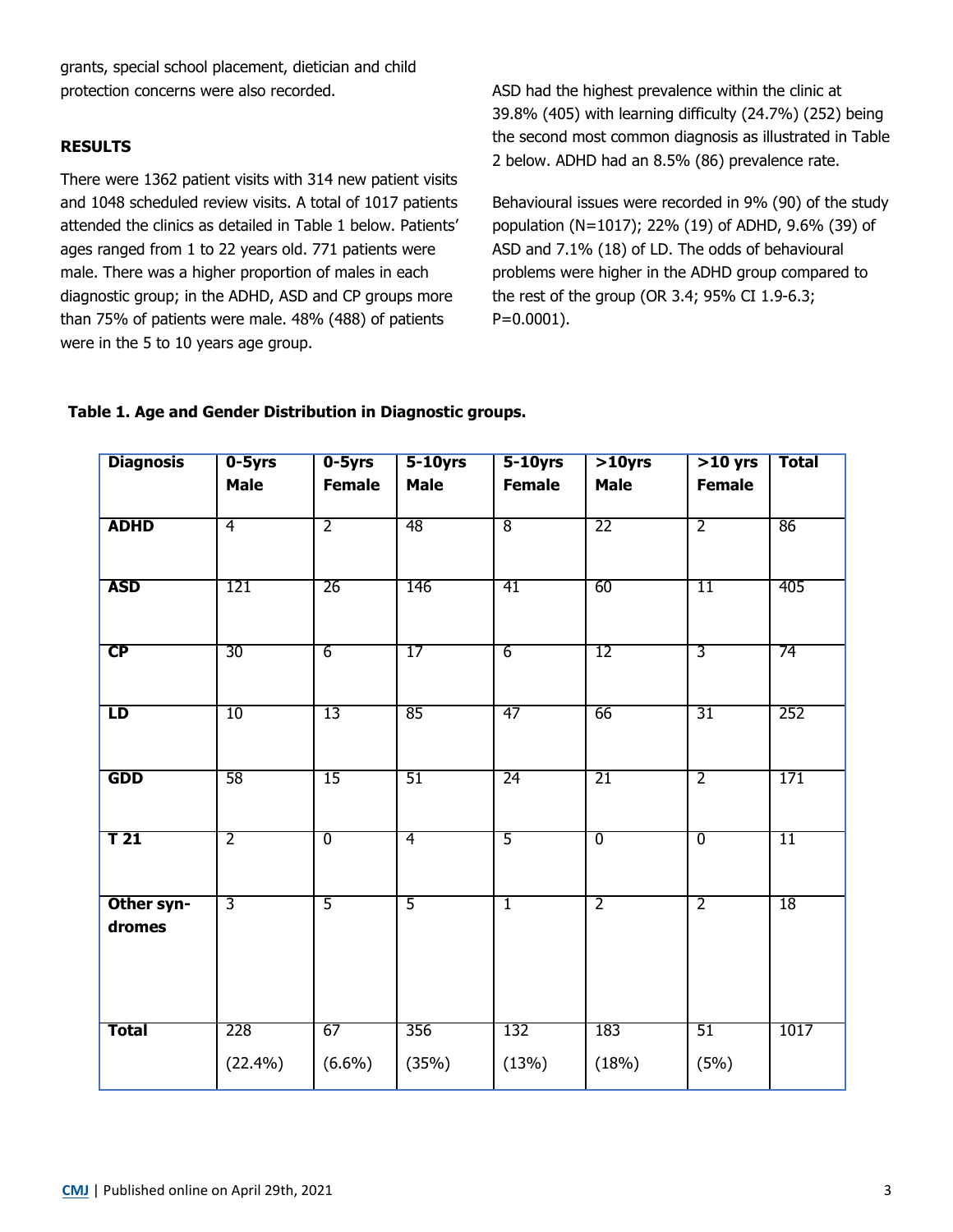| Table 2. Diagnostic Groups and various morbidities. |  |  |  |  |  |
|-----------------------------------------------------|--|--|--|--|--|
|-----------------------------------------------------|--|--|--|--|--|

| Diag-<br>nostic<br><b>Group</b> | <b>Total</b> | Over-<br>weight | <b>Under-</b><br>weight | <b>Eating</b><br>prob-<br><b>lems</b> | <b>Behav-</b><br>ior<br>con-<br>cerns | <b>Dieti-</b><br>cian | <b>Child</b><br>protec-<br>tion<br>con-<br>cerns | Wel-<br>fare<br>grant | <b>Special</b><br>school<br>place-<br>ment |
|---------------------------------|--------------|-----------------|-------------------------|---------------------------------------|---------------------------------------|-----------------------|--------------------------------------------------|-----------------------|--------------------------------------------|
| <b>ADHD</b>                     | 86           | 13              | $\overline{4}$          | 3                                     | 19                                    | 11                    | $\mathbf{1}$                                     | 27                    | ९                                          |
| <b>ASD</b>                      | 405          | 15              | 14                      | 29                                    | 39                                    | 26                    | $\overline{2}$                                   | 131                   | 65                                         |
| CP                              | 74           | $\overline{2}$  | 11                      | $\overline{0}$                        | $\overline{0}$                        | $\overline{8}$        | 0                                                | 39                    | 12                                         |
| LD                              | 252          | 44              | 9                       | $\overline{8}$                        | 18                                    | 17                    | $\mathbf{1}$                                     | 85                    | 66                                         |
| <b>GDD</b>                      | 171          | 16              | 21                      | 12                                    | 12                                    | 18                    | 2                                                | 111                   | 46                                         |
| T <sub>21</sub>                 | 11           | $\overline{2}$  | ī                       | $\overline{0}$                        | $\overline{0}$                        | $\overline{0}$        | 1                                                | $\overline{8}$        | 11                                         |
| <b>Other</b><br>syn-<br>dromes  | 18           | 3               | $\overline{2}$          | $\overline{0}$                        | $\overline{2}$                        | $\overline{0}$        | I                                                | 7                     | $\overline{2}$                             |

 ASD had the highest prevalence within the clinic at 39.8% (405) with learning difficulty (24.7%) (252) being the second most common diagnosis as illustrated in Table 2 below. ADHD had an 8.5% (86) prevalence rate.

Behavioural issues were recorded in 9% (90) of the study population (N=1017); 22% (19) of ADHD, 9.6% (39) of ASD and 7.1% (18) of LD. The odds of behavioural problems were higher in the ADHD group compared to the rest of the group (OR 3.4; 95% CI 1.9-6.3; P=0.0001).

Of the 1017 patients, 157 (15.4%) were noted to have weight concerns with 9.3% (95) of them being overweight or obese, and 6% (62) of patients being underweight. Figure 2 shows the proportions of children who were overweight and underweight within each diagnostic group.

Children with learning difficulty had higher odds of being overweight compared to the rest of the group (OR 3; 95% CI 1.9 to 4.6; P 0.0001). The likelihood of being overweight in Trisomy 21 and other syndromes compared to the rest of the group was higher but not statistically significant (OR 2; 95% CI 0.7 to 5.5; P 0.14). Children

with ADHD also had a higher likelihood of being overweight when compared to the rest of the group but was not statistically significant (OR 1.8; 95% CI 0.98 to 3.4; P 0.06). Nine point three (9.3%) of children with GDD were overweight- this was similar to the rest of the group (OR 1; 95% CI 0.6 to 0.99).

Children with ASD had a lower likelihood to be overweight compared to the rest of the group (OR 0.25; 95% CI 0.14 to 0.4; P 0.0001). Children with Cerebral Palsy were more likely to be underweight compared to the rest of the sample (OR 3; 95% CI 1.5 to 6.1; P 0.002). In ASD, the proportion of kids being overweight versus underweight was similar at 3.7% (15) and 3.4% (14) respectively. Children with ADHD, LD and Trisomy 21 were more likely to be overweight than underweight.

Eating problems were only recorded in 52 (5.1%) children. This number is less than that of children who were underweight (62 or 6% of the sample) and overweight/obese (95 or 9.3% of the sample). It is likely that there were more eating problems than were actually recorded. The majority of patients with eating problems were in the ASD group (2.9% (29) of the sample and 7.1% (29) of the ASD group). The odds ratio of eating problems in the ASD group compared to the rest of the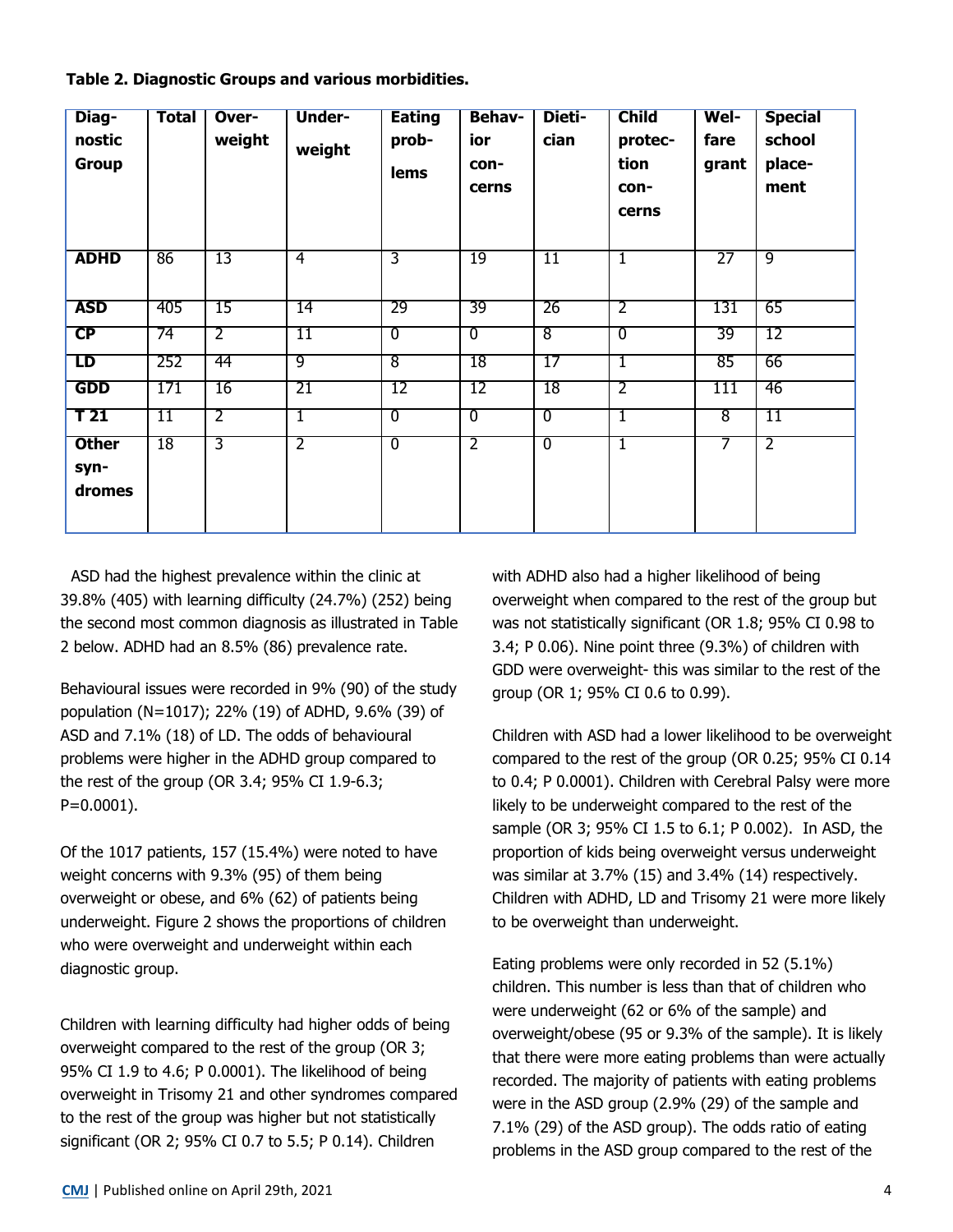

**Figure 1. Proportion of various diagnoses in the clinic.**



**Figure 2. Proportion of Overweight/Obese and Underweight children based on diagnosis**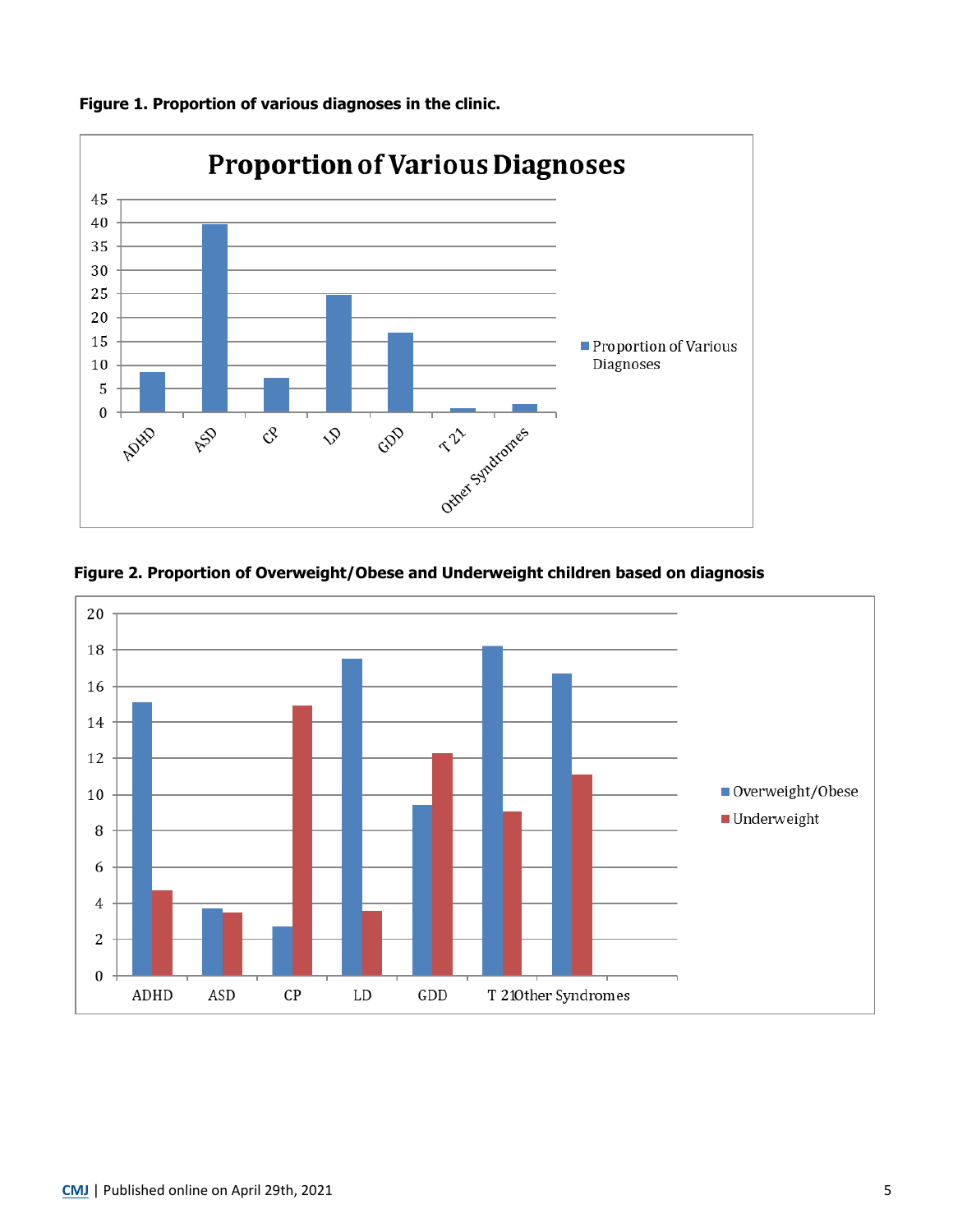group was high (OR 1.97; 95% CI 1.12 to 3.46; P 0.017). Of the children with ASD and eating problems, 90% accessed the dietician. Overall, 67% of the children with eating problems accessed the dietician.

Overall, 40% of children were receiving welfare support. Children with Cerebral Palsy had a higher likelihood to receive the welfare support compared to the rest of the group (OR 1.9; 95% CI 1.2 to 3.1; P 0.006). In less than 1% of children, child protection concerns were noted. Twenty one percent (21%) of children attended a special school.

## **DISCUSSION**

Obesity can significantly impact quality of life due to the risk of NCDs, especially cardiovascular disease and diabetes. This impact is even greater when the persons have special needs. The CDC has recognised that children and adults with mobility limitations, intellectual or learning disabilities are at greatest risk for obesity; from the 2003-2008 National Health and Nutrition Examination Survey, obesity rates for children with disabilities were 38% higher than for children without disabilities.<sup>5</sup>

There is no recent data in Trinidad and Tobago on the exact number of children with special needs, developmental problems or disabilities in the paediatric population. In 1984, the Report of a National Survey of Handicapped Children and Youth in Trinidad and Tobago identified the estimated prevalence of children with special needs aged 3 to 16 years as being 16.1% of the population. A UNICEF Eastern Caribbean report stated that Trinidad and Tobago's 2000 Census reported 1.1% of children 0 to 18 years of age with a disability; $9$  this figure is very likely to be an underrepresentation since, currently, Autism Spectrum Disorder by itself may be at least 1% of the population. The CDC figures indicate that about 17% of children aged 3 to17 years may have some form of a developmental disability. $10$ 

The Community Paediatric Service of the SWRHA is responsible for assessing and managing children who have developmental concerns; almost 90% of referrals are for developmental concerns. We looked at weight concerns in children attending the clinics but there was no well child comparison group. The proportions of children with overweight or obesity, however, were large in the various diagnostic categories but less when compared to the general population.<sup>4</sup> Children with learning difficulty, ADHD, Down Syndrome, Global Developmental Delay and other syndromes all had high rates of obesity ranging from 9.4% to 18.7%.

Interestingly, in the ASD group, which had the highest prevalence (29.7% (405) and the highest rates of eating problems (7.1% (29)), the proportion of overweight or obesity was low at 3.7% (15). Underweight children with ASD were also low at 3.0% (14). Hill et al in their article on Obesity and Autism indicated that overweight in children with autism was as high as 33.6% and obesity 18%.<sup>11</sup> A National Sample of US Adolescents with Autism and Other Learning and Behavioral Disorders showed that adolescents with autism were twice as likely to be obese compared to peers without disability; the study also showed that 31.8% of the children with autism were obese.<sup>12</sup> Further research would be needed to understand why the rates detected in our sample were lower than international data. Ninety percent (90%) of the ASD children with eating problems accessed the dietician; this may have had an impact on their weight parameters. Data regarding access to Occupational Therapy for eating concerns was not determined. This is an area where further research is required. Some children with ASD and eating problems in our sample may have had a normal BMI; further research would be needed to explore this issue.

A literature review by Bertapelli et al regarding obesity in children with Down Syndrome showed obesity rates ranging from 23% to 70%. $^{13}$  In our study, 18.7% of children with Down Syndrome were overweight. Children with cerebral palsy in our sample were more likely to be underweight. We did not collect data regarding whether the children were ambulatory or non-ambulatory. Hurvitz et al showed that ambulatory patients with cerebral palsy were more likely to be obese than non-ambulatory patients.<sup>14</sup> In a Norweigan study, Dahlseng et al showed that children with cerebral palsy who had gastrostomy tubes for longer had higher BMIs. $<sup>15</sup>$  In our sample, none</sup> of the children had gastrostomy tubes—this may be a possible reason for the higher rates of underweight.

A National Sample of US Adolescents with Autism and Other Learning and Behavioural Disorders showed that the percentage of obesity in adolescents with ADHD was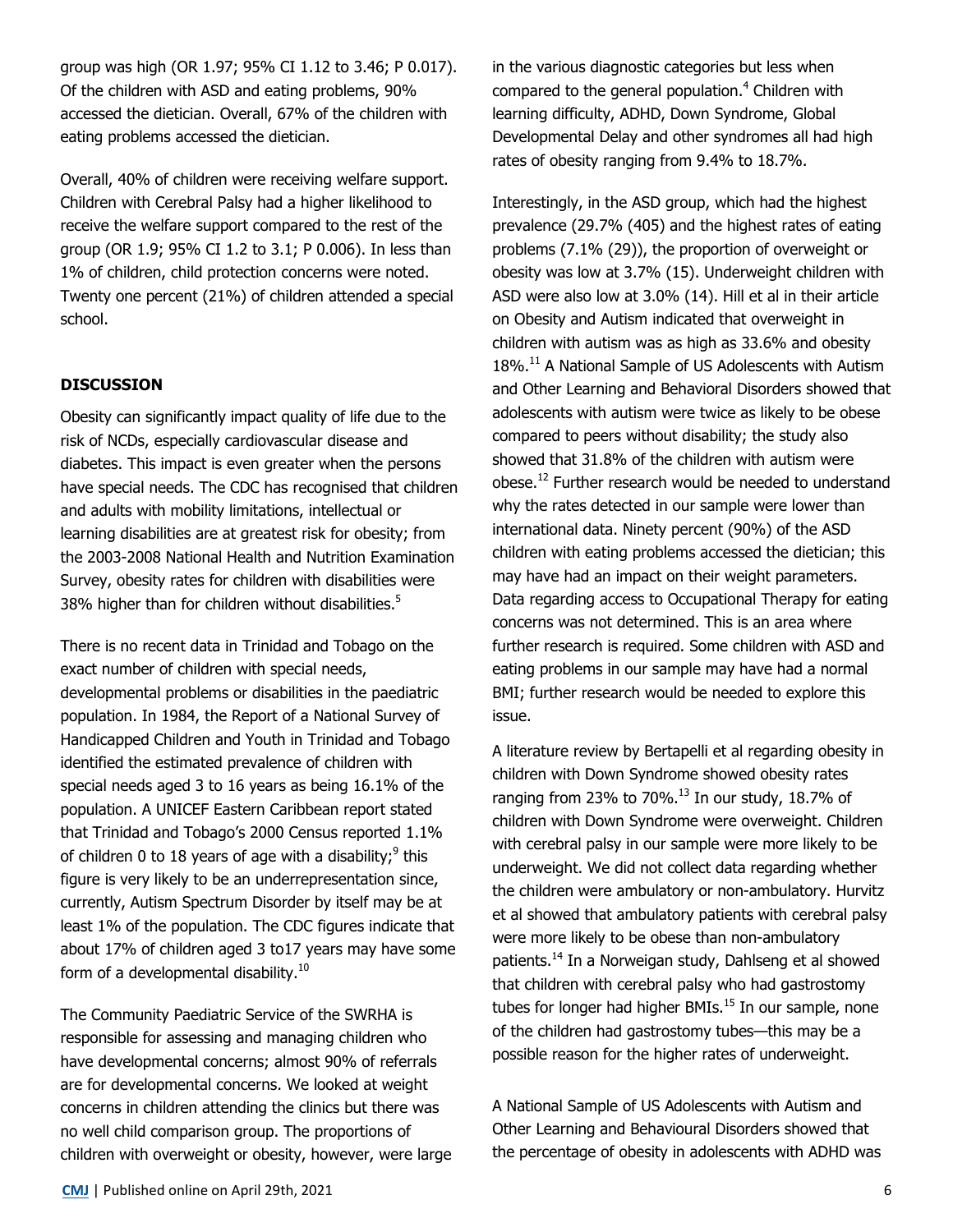17.6% and 19.8% for adolescents with Intellectual disability.<sup>12</sup> Our study showed that 15% (13) of children with ADHD and 17.4% (44) with LD were overweight or obese. Children with Learning difficulty comprised the second largest group in our review (18.5% (252)) and these children were more likely to be overweight compared to the rest of the sample.

Other factors which may contribute to obesity in children with special needs but not addressed in this study include physical constraints, lack of accessible environments to exercise, challenges with chewing or swallowing food, medications which can contribute to weight gain and sleep problems.

## **CONCLUSION**

Our study shows that children with special needs have a significant risk for childhood obesity. The complications of obesity would undoubtedly affect quality of life since they would be at risk of NCDs like cardiovascular disease and diabetes. National policy regarding non-communicable disease and obesity should give particular attention to children with special needs.

**Ethical Approval statement:** Ethical approval was obtained from the South-West Regional Health Authority Bioethics Committee

**Conflict of interest statement:** None declared

**Informed Consent statement:** Not applicable

**Funding statement:** None

**Authors Contribution:** Data collection, analysis and write-up: Prithiviraj Bahadursingh, Vijaya Siew, Meera Maharaj, Chardae Legall, Sitara Bachan.

# **REFERENCES**

- 1. World Health Organization. Obesity and Overweight. [Internet]. Jun 2018. [cited  $12<sup>th</sup>$  Jun 2018]. http:// www.who.int/news-room/fact-sheets/detail/obesityand-overweight
- 2. World Health Organization. News: Tenfold increase in childhood and adolescent obesity in four decades: new study by Imperial College London and WHO.

[Internet]. Jun 2018. [cited 12<sup>th</sup> Jun 2018]. Available from: http://www.who.int/news-room/detail/11-10- 2017-tenfold-increase-in-childhood-and-adolescentobesity-in-four-decades-new-study-by-imperialcollege-london-and-who

- 3. CDC. Overweight and Obesity. [Internet]. June 2018. [cited 12<sup>th</sup> Jun 2018]. Available from: https:// www.cdc.gov/obesity/data/childhood.html
- 4. Batson YA, Teelucksingh S, Maharaj RG, et al. A cross -sectional study to determine the prevalence of obesity and other risk factors for type 2 diabetes among school children in Trinidad, West Indies. Paediatrics and International Child Health 2014; Volume 34 (3): 178-183
- 5. CDC. Disability and Obesity. [Internet]. Jun 2018. [cited  $12<sup>th</sup>$  Jun 2018]. Available from: https:// www.cdc.gov/ncbddd/disabilityandhealth/obesity.html
- 6. World Health Organization. Non communicable diseases. [Internet]. July 2020 [cited 13<sup>th</sup> July 2020]. Available from: https://www.who.int/news-room/factsheets/detail/noncommunicable-diseases
- 7. National Strategic Plan for the Prevention and Control of Non Communicable Diseases: Trinidad and Tobago 2017 - 2021 Working Together to Build a Healthy and Happy Nation. [Internet]. Jun 2018. [cited 12<sup>th</sup> Jun 2018]. Available from: http://www.health.gov.tt/ncd/
- 8. World Health Organization. Child Growth Standards. [Internet]. [cited  $24<sup>th</sup>$  June 2020]. Available from: https://www.who.int/childgrowth/standards/en/
- 9. Unicef State of the World's Children, Eastern Caribbean Area Supplement. [Internet]. Jun 2018. [cited Jun 2018]. Available from: [https://](https://www.unicef.org/easterncaribbean/EC_SOWCR_2013_SM.pdf) [www.unicef.org/easterncaribbean/](https://www.unicef.org/easterncaribbean/EC_SOWCR_2013_SM.pdf) [EC\\_SOWCR\\_2013\\_SM.pdf](https://www.unicef.org/easterncaribbean/EC_SOWCR_2013_SM.pdf)
- 10. CDC. Developmental Disabilities. [Internet]. June 2018. [cited  $12<sup>th</sup>$  Jun 2018]. Available from: https:// www.cdc.gov/ncbddd/developmentaldisabilities/ facts.html
- 11. Hill AP, Zuckerman KE, Fombonne E. Obesity and Autism. PEDIATRICS 2015;Volume 136 (6): 1051- 1061
- 12. Phillips KL, Schieve LA, [Visser S](https://www.ncbi.nlm.nih.gov/pubmed/?term=Visser%20S%5BAuthor%5D&cauthor=true&cauthor_uid=24553796), et al. Prevalence and